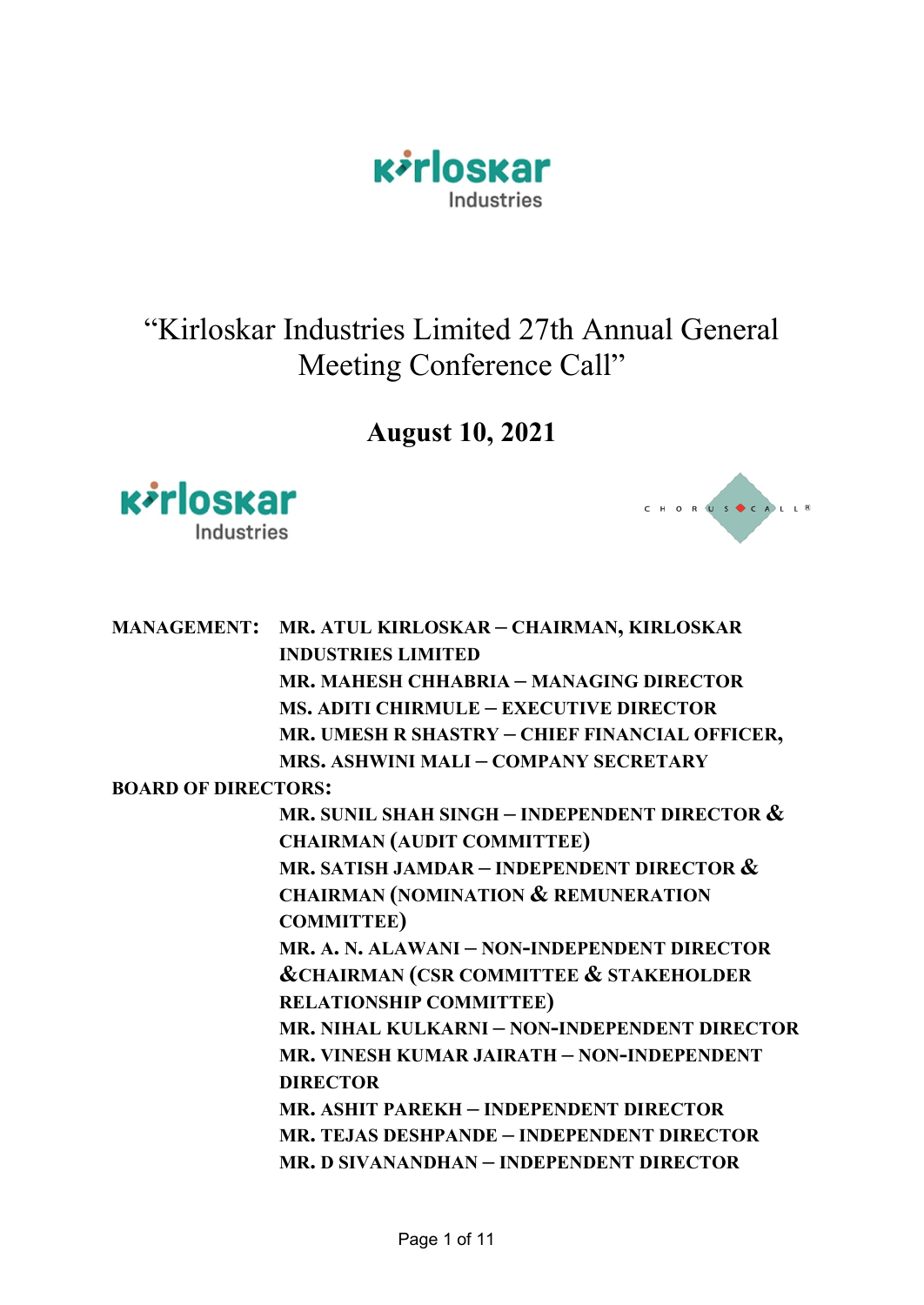

**AND MRS. MRUNALINI DESHMUKH – INDEPENDENT DIRECTOR.**

**MR. DILIP DIXIT – PARTNER, G. D APTE & COMPANY, CHARTED ACCOUNTANTS AND STATUTORY AUDITORS OF THE COMPANY**

**MR. UMESH S. ABHYANKAR – PARTNER, G. D APTE & COMPANY, CHARTED ACCOUNTANTS AND STATUTORY AUDITORS OF THE COMPANY.**

**MR. MAHESH J. RISBUD – PRACTICING COMPANY SECRETARY AND SECRETARIAL AUDITOR OF THE COMPANY**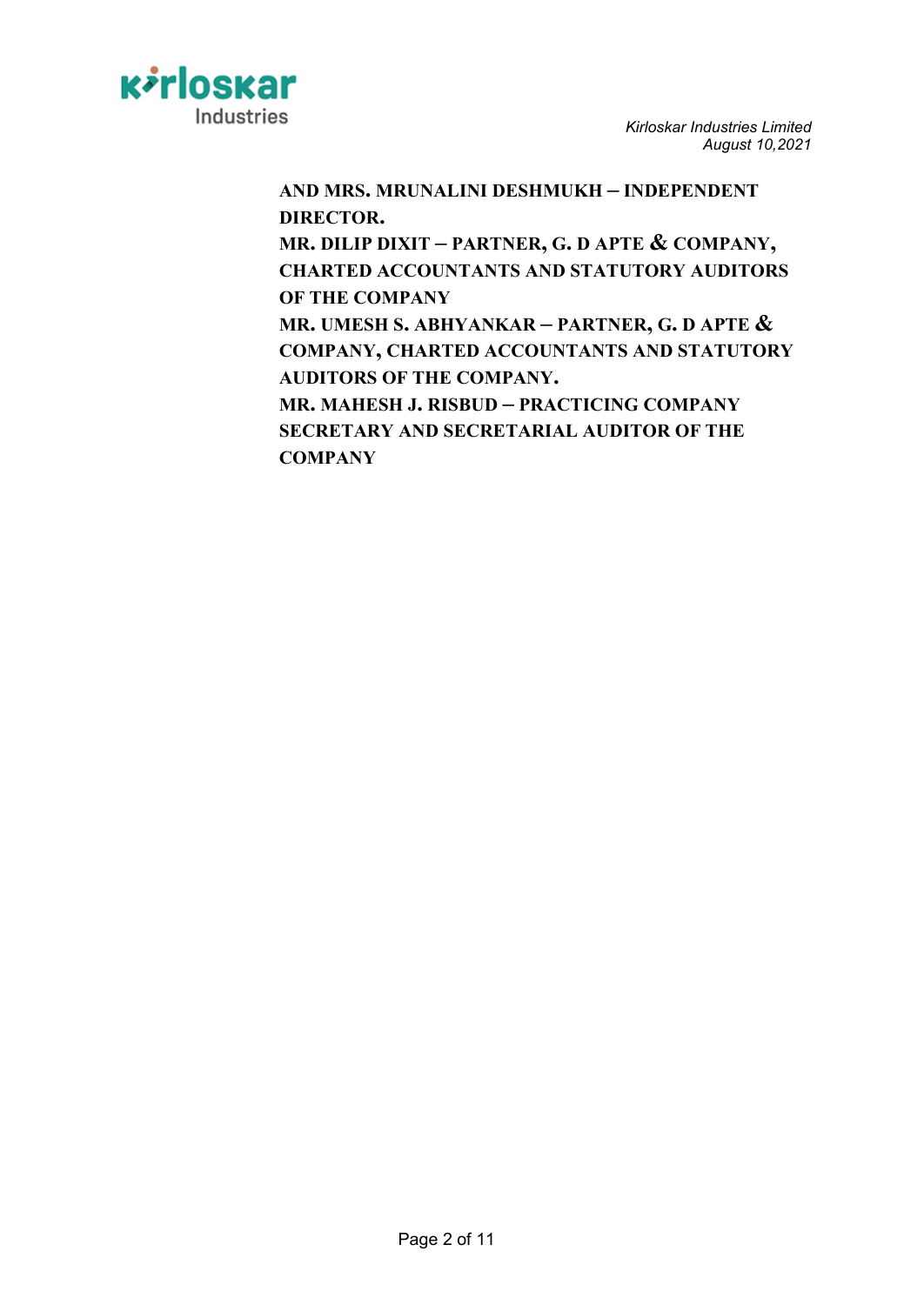

## **Moderator:** Dear shareholders, Good morning and warm welcome to you all to the 27th Annual General Meeting of Kirloskar Industries Limited through video conferencing or other audio-visual facility. As a reminder, for the smooth conduct of the meeting the members will be in mute mode and audio and video will be opened when they will speak at the AGM as per the preregistration. Please note that as per the requirements the proceedings of the Annual General Meeting will be recorded and available on the website of the Company.

I now hand over the proceedings to Mr. Atul Kirloskar – Chairman of Kirloskar Industries Limited. Thank you and over to you, sir.

**Atul Kirloskar:** Thank you Janis. The Company secretary has informed me that if the necessary quorum is present when I call the meeting to order. On behalf of the board of directors, I extend a very hearty welcome to all of you to the 27th Annual General Meeting of the members of the Company. It is a second year in a row that we are meeting virtually. These have been difficult times however we have come together as a country, as a society and as one family to raise above them. The virtual format has enabled our shareholders to participate in the AGM from the safety of their homes. I trust all of you and your family members are well and are following the government regulations and social distancing guidelines to ensure your own safety and that of others around you. Mr. Mahesh Chhabria – Managing Director, Ms. Aditi Chirmule – Executive Director, Mr. Sunil Shah Singh – Independent Director and Chairman of the Audit Committee, Mr. Satish Jamdar – Independent Director and Chairman of the Nomination and Remuneration Committee, Mr. A. N. Alawani – Non Independent Director, Chairman of the Corporate Social Responsibility Committee and Stakeholder's Relationship Committee, Mr. Nihal Kulkarni – Non Independent Director, Mr. Vinesh Kumar Jairath – Non Independent Director, Mr. Ashit Parekh – Independent Director, Mr. Tejas Deshpande – Independent Director, Mr. D Sivanandhan – Independent Director and Mrs. Mrunalini Deshmukh – Independent Director.

> I would also like to inform you that the following persons are also attending this meeting, Mr. Umesh R Shastry – Chief Financial Officer, Mrs. Ashwini Mali – Company Secretary, Mr. Dilip Dixit, and Mr. Umesh S. Abhyankar – Partner with G. D Apte & Company, Chartered Accountants and Statutory Auditors of the Company. Mr. Mahesh J. Risbud, Practicing Company Secretary and Secretarial Auditor of the Company.

> The following registers and documents are available electronically for inspection during the meeting:

- A. the register of contracts or arrangements in which directors are interested;
- B. B the register of directors, key managerial personnel, and their shareholding;
- C. the statutory audit report;
- D. the secretarial audit report;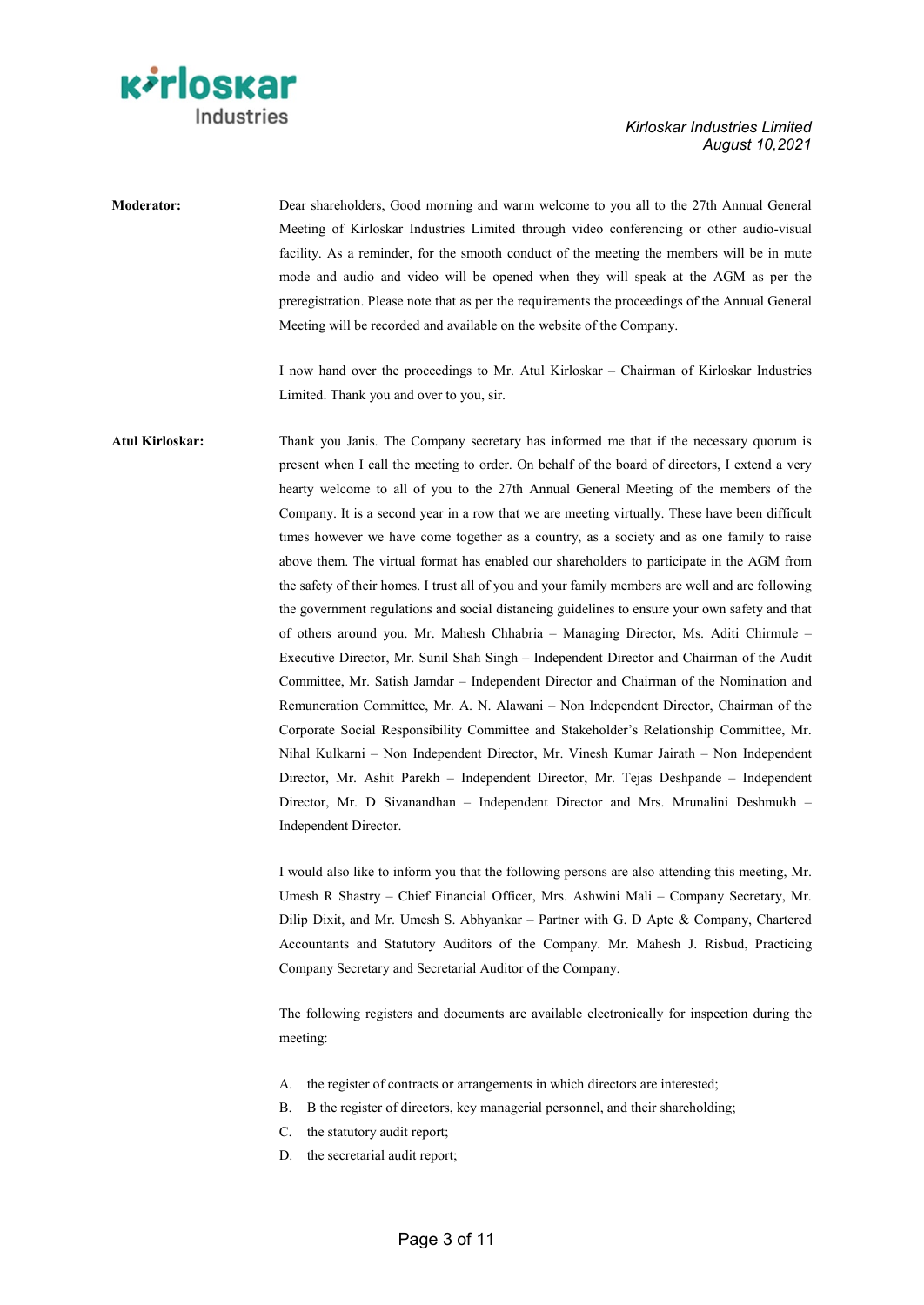E. the auditor certificate on employee stock option plan 2017 and finally the auditor certificate on employee stock appreciation rights plan 2019.

The notice of this AGM and the Annual Report for the Financial Year 2020-2021 have been facilitated by email to the members of the Company and are also available at the website of the Company, BSE Limited and the National Stock Exchange of India Limited. With the consent of the members, I will consider them as read. Pursuant to the provisions of Section 145 of the Companies Act, 2013, the Independent Auditors Report and the Secretarial Auditor Report need not be read at the AGM since the same do not contain any qualification, observations, or comments.

I will now commence my address:

Ladies and gentlemen, it gives me great pleasure once again to welcome you on behalf of my colleagues on the board and the management of the Company to this annual general meeting of your Company through video conferencing. I trust all of you have been vaccinated either partially or fully and are following social distancing guidelines to stay safe. The financial year 2020-2021 witnessed a lot of unexpected situations and circumstances caused by the COVID-19 pandemic. It has affected business and the way it is conducted as well as the way we lead our normal life. Their support and confidence in us even in uncertain times like these drive us to look for many more ways to do more, to push ourselves to overcome challenges and to create greater value.

Recently we initiated a big development which I wanted to bring to your attention. On Friday July 16th we announce the refresh of our Kirloskar brand with a new logo and a new business division Limitless. I hope you have seen the ads on TV, in the newspaper or on social media. We wanted to highlight something that has been at the core of our group for the last 130 years. It is something our forefathers always believed in, taught us and those teachings have been passed down across generations. We have been taught to always work towards the progress of society right from the beginning when our founders created India's first iron plough to today where our products range from agricultural machinery to compressors and to real estate.

At Kirloskar, we are engineered to always think about our customer, about society and what is next. When you think about what's next you inevitably unleash in it potential and it is this potential that makes opportunities limitless. We have undertaken several projects ranging from human resources to digitization and things and many more to keep pace with our fast-changing world to attract and retain the best talent to be the best-in-class employer and to provide the best solutions and services to our customers. This is not just an external change, but an internal transformation, in the way we conduct business with our customers, dealers, vendors, and suppliers as well as our own employees, our investors and you, our shareholders.

We have chosen the copper color palette for our new logo. This is to represent our 130-yearold story of both old and new while keeping ahead of an ever-changing world through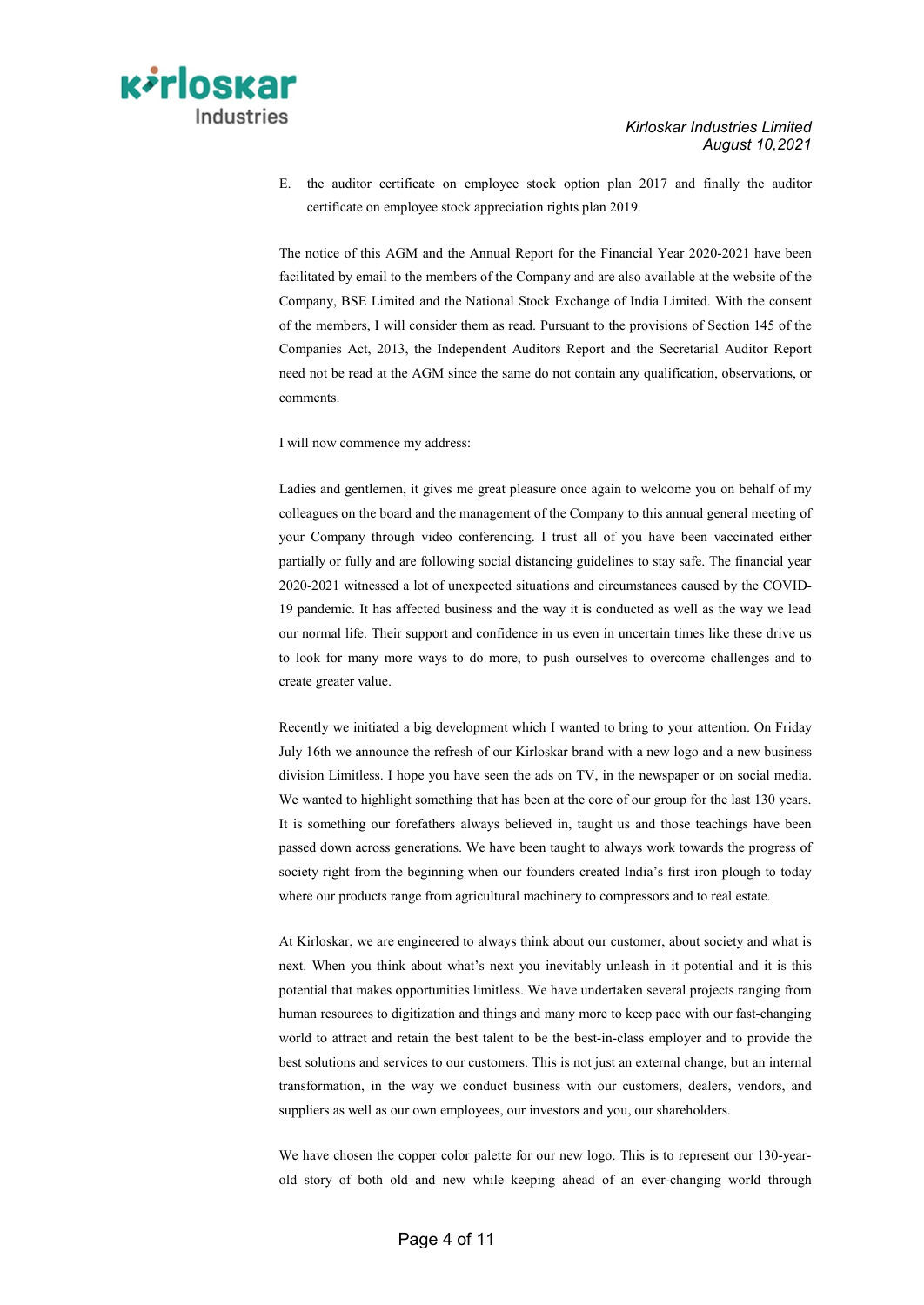

innovations and technology we proudly retain our legacy of values that have been unchanging. In copper both the shiny new and the burnished old which is the color teal coexist. Copper is a hardworking metal with minimal loss of energy and used widely in engineering product. This is who we are. Take you through the financial performance of financial year 2020-2021. We are all aware that your Company has three main sources of income that is sale of wind energy, property licensing fees received on renting out of our owned property and dividend income received from our investee Company.

During the period under review, your Company earned a total income of  $\bar{\tau}$  58.11 crore against  $\bar{\xi}$  86.09 crore in the previous year. During the period under review the Company received final dividend of  $\bar{\tau}$  9.41 crores against  $\bar{\tau}$  25.4 crores in the previous year declared by the investee Company for the financial year 2019-2020. In addition, the Company also received interim dividend of  $\bar{\tau}$  15.36 crores against  $\bar{\tau}$  22.94 crores in the previous year whereby the total dividend inflow during the fiscal year under review was  $\bar{\tau}$  24.77 crores against  $\bar{\tau}$  48.34 crores in the previous year.

The profit before tax is lower at  $\bar{\tau}$  32.45 crores against  $\bar{\tau}$  64.92 crores in the previous year mainly due to lower dividend income received, lower revenues from windmill business and reduced lease rental income in the year under review consequent to a reduction in lease rentals to our lessee due to the COVID crisis. The lease rentals have been reinstated from April 2021. I shall now appraise you of the other businesses of your Company. Let me come to real estate. Your Company acquired 100% equity share capital of Wellness Space Developers Private Limited on 19 December 2020. Consequently, Wellness Space Developers Private Limited became a wholly owned subsidiary of the Company with effect from 19 December 2020.

Further, Wellness Space Developers Private Limited was converted into a public limited Company with effect from 17 March 2021, and thereafter the name of Wellness Space Developers Limited has been changed to Avante Spaces Limited on 29 June 2021. To facilitate effective management of the real estate activities of the Company, the Company transferred its real estate business undertaking at Kothrud on a going concern basis by way of slump sale to Avante Spaces Limited for a lump sum consideration of  $\bar{z}$  75 crores by executing a Business Transfer Agreement by and between the Company and Avante Spaces Limited dated 19 December 2020.

The entire purchase consideration has been settled by Avante Spaces Limited by issuing 6 crore unsecured optionally convertible debenture for a consideration other than cash amounting to  $\bar{\tau}$  60 crore. The balance consideration of  $\bar{\tau}$  15 crores out of a total payable of  $\bar{\tau}$  75 crores has been paid in cash through the Company on 24 June 2021. The Unified Development Control Regulation or UDCR notified on 2 December 2020, has positively impacted the project development for floor space in that and leasable area whereby Avante Spaces Limited now stands to develop 1.8 million square feet against the earlier 1 million square feet at Kothrud land parcel.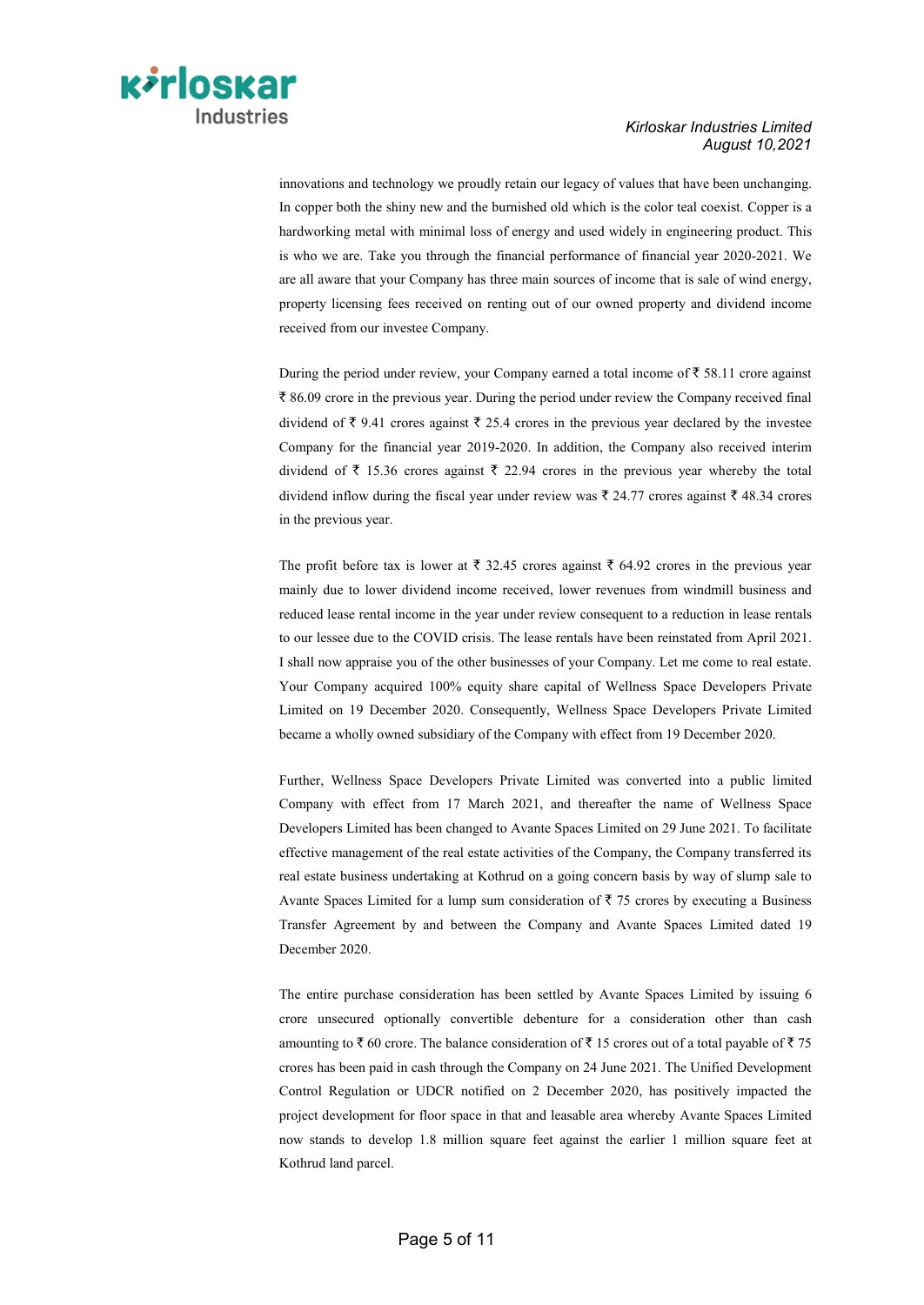

Subsequent to the business transfer the momentum of work has also speeded up with the lessening of the COVID-19 impact. I will now turn to the windmill business. As you are aware the Company owns 7 windmills with total installed capacity of 5.6 megawatt during the year under 2020 and 2021 the wind energy generated a revenue of  $\bar{\tau}$  1.89 crore as against  $\bar{\tau}$  3.26 crores in the previous year. In the financial year 2020-2021, our windmill generated 30% lower units of electricity compared to the previous year due to lower wind speed and motor winding related to one of the seven machines in operation. These winding issues have since been addressed and all machines are now fully operational from the last week of June 2021.

The Company had identified a third-party consumer to sell Brown energy for the period from 1 April 2020 to 30 June 2020. However, due to the outbreak of COVID-19 plants of the identified third-party consumers were shut down. To avoid losses the Company sold the wind generated units for this period to the Maharashtra State Electricity Distribution Company Limited (MSEDCL) at a lower rate. Subsequently, the Company sold wind generated units to third party consumers for the period from 1 July 2020 to 31 March 2021, as per the Open Access Permissions received from MSEDCL.

The Company has also sold 271 Renewable Energy Certificate or RECs which have resulted in the revenue of  $\bar{\tau}$  3 lakh previous year was  $\bar{\tau}$  25 lakh. The Company is holding 7,179 unsold RECs as on 31 March 2021. The RECs remained unsold since the REC trading exchange is not an operation from Quarter 2 of the Financial Year 2020-2021 due to an ongoing litigation as on date it has still not opened for trading. I will now turn to the other businesses: the company owns land and building as well as apartments and offices in Pune, New Delhi, and Jaipur. The Company has given most of these lands, buildings and offices on leave and license basis to group and other companies which generated a revenue of  $\bar{\tau}$  25.41 crores as on 31 March 2021, against  $\bar{\tau}$  27.74 crores as on 31 March 2020. The revenue reduction was consequent to a 10% reduction in lease rental from July 2020 till 31 March 2021, owing to the COVID-19 pandemic. However, from the current financial year rentals have been restored to the pre pandemic rates.

The Company being a Core Investment Company or a CIC continues to invest the surplus funds in fixed deposits and liquid funds. These investments stood at  $\bar{\tau}$  81.6 crores as on 31 March 2021, against  $\bar{\xi}$  81.01 crores as on 31 March 2020. Surplus funds will be used for the development operations of the Company as and when required including real estate development activities of our subsidiary. As far as our treasury income is concerned the Company earned  $\bar{\tau}$  1.91 crores as fixed deposit interest in 2020-2021. Now moving on to dividend: your directors have recommended a final dividend of  $\bar{\tau}$  10 but it is 100% were equity share of  $\bar{\tau}$  10 for the financial year ended 31st March 2021 and will be paid to the eligible members subject to your approval.

Coming to the Auditors as per the statutory provisions the Company has to change the Statutory Auditor of the Company after two terms of five years each. The second term of the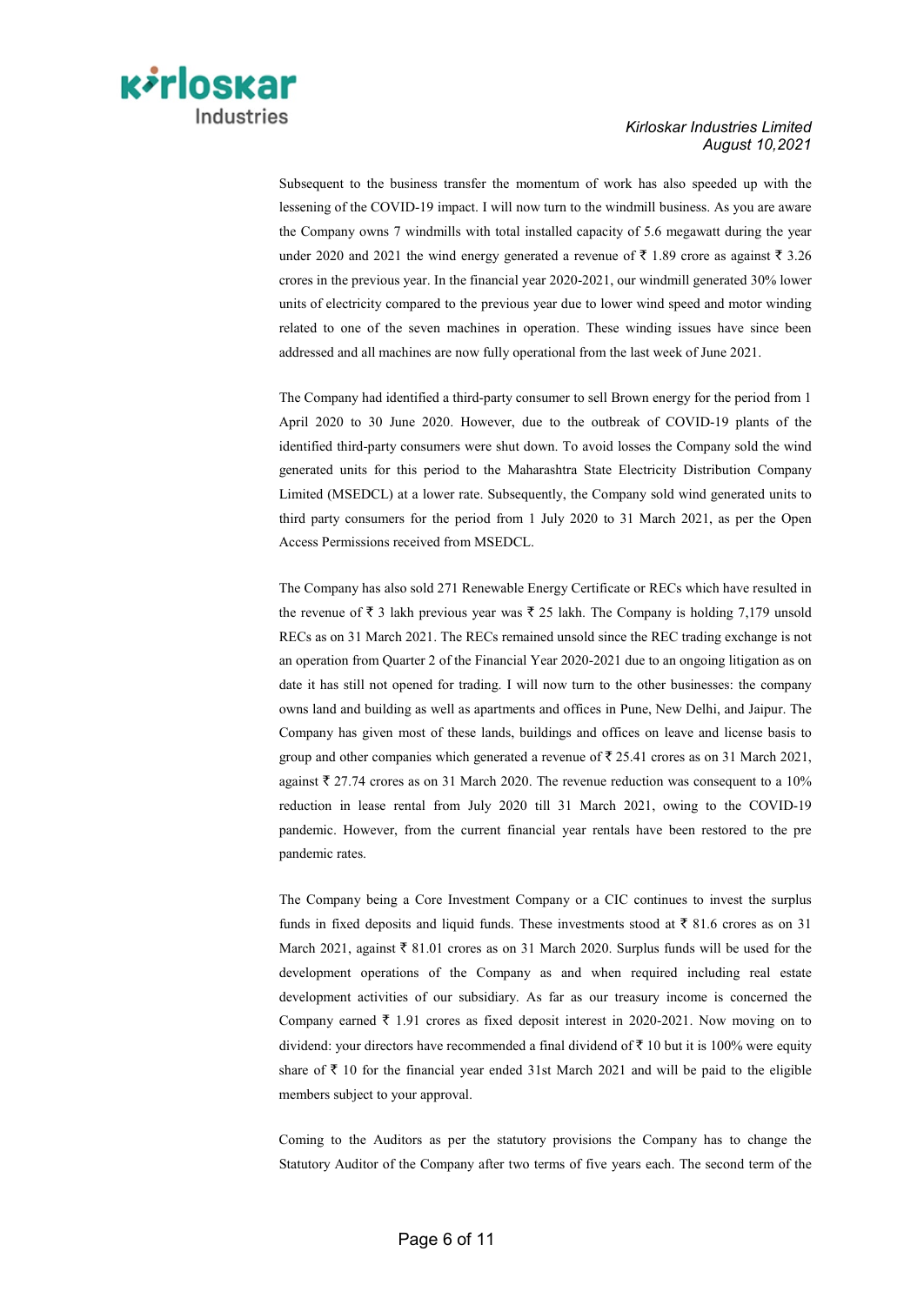

existing Statutory Auditors G.D. Apte is expiring today. The Board of Directors of your Company proposed the appointment of Kirtane & Pandit LLP as the new Statutory Auditors of the Company subject to the approval of the members of the Company in this AGM. The Board of Directors place on record its appreciation for the services rendered by G.D. Apte and Company as the Statutory Auditor of our Company for the last 10 years. Now I turn to the first quarter results for the financial year 2021-2022. The results for the first quarter was approved by the Board on 9 August 2021. The total income for the first quarter ended 30 June 2021, is  $\bar{\tau}$ 8.29 crore corresponding previous year quarter was  $\bar{\tau}$  8.3 crores and the profit after tax for the quarter stands at  $\bar{\tau}$  2.86 crores corresponding previous year quarter was  $\bar{\tau}$  1.33 crores.

Coming to the COVID-19 impact: The recommended protocols and guidelines issued by the Central and State Governments as well as the regulatory bodies are being completely adhere to, to ensure safety and wellbeing of the employees of the Company continues to follow precautions against COVID-19 which include work from home policies, regular communication with employees, online meetings, travel restrictions and health advisory. The Company also encouraged vaccination for all employees details will be provided by the MD's and his presentation. I am grateful for the support given to us by you our shareholders, our bankers, our employees, and all other relevant stakeholders. I will now request Mr. Mahesh Chhabria – Managing Director to make his presentation. Thank you.

### **Mahesh Chhabria**: Thank you Chairman. Good afternoon members of the Board, dear colleagues and employees, dear shareholders, the auditors, and all other participants in this AGM. The Chairman has been pretty eloquent what he stated about the business of Kirloskar Industries and I am not going to repeat a lot what he said but try and give you a snapshot of how Kirloskar Industries have performed during the year ended 31 March 2021.

To begin with I am just sharing the first slide of the presentation which captures what the chairman talked about the brand refresh and how our new refresh brand will actually appear and look to all of you in the future as it stands today and this is a good representation both of the copper and the teal color combinations that you see on the very first slide with the new logo refreshing itself with the inverted looking forward into the future and encompassing all that change means for all of us.

Just a word of caution that we are now while we are making certain statements, some of the statements may be futuristic and therefore should be taken in accordance with the desired protocols and compliance statutes of this country. These are the values that we all live and breathe and want to work with and this exactly what we follow in our day-to-day life and will ensure that these are part and parcel of our journey right now as well as in the near future.

These are the snapshot of how we performed as a Company over the last decade. The Chairman has already talked about various divisions of the businesses that we run with the windmill business, the rental income that we get from renting our properties to group Company, the dividend income that we get from investing in companies because we are a CIC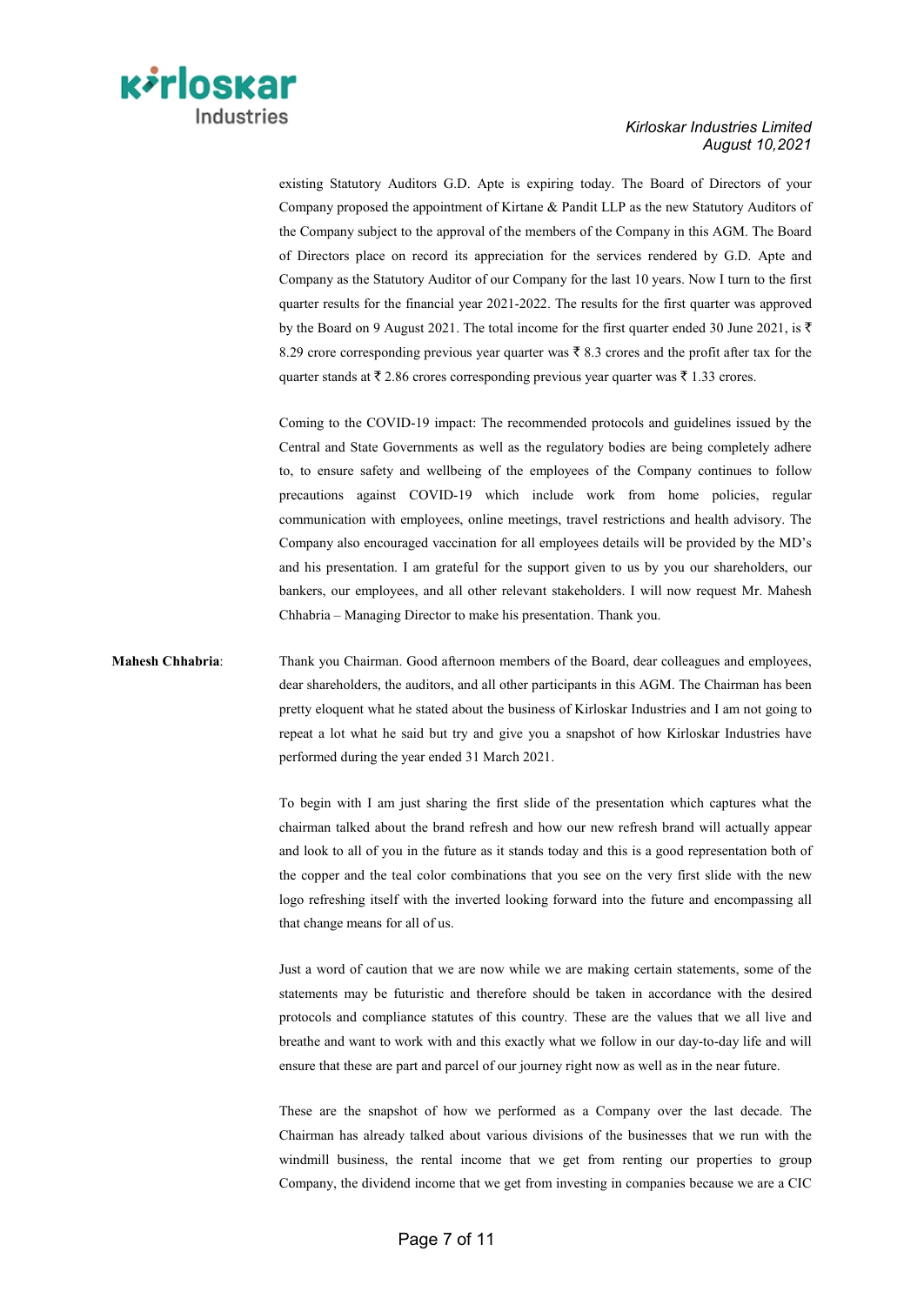

and you also talked about our new business, which is the real estate, but this actually captures in a snapshot how we have actually done over the last decade. It is a fairly busy slide, but obviously it is going to put up on the site and will be shared with you as well.

This actually captures in a snapshot the performance of our companies for the year ended 31st March 2021. The Chairman has already talked about various streams of revenues that we generated in this year and the windmill, the dividend income and consequent to which the profit after tax. If you notice here as a Chairman rightly mentioned the income levels are slightly down compared to last year mainly on account of dividend income because last year quarter the Company gave the dividend split here as well and which is what gets resulted in the account exposure.

As you may also be aware that the profit this year has also been lower because we do give our properties and bank there was a rent reduction on account of COVID, that we have to implement to ensure that all our companies also are able to withstand the impact of the COVID pandemic. Having said so post the pandemic getting over on 1 April we revise the rental agreements up to the old, revised rental rates per square feet.

The Chairman also eluded to the fact that we are conducting a real estate business and we are in the development of real estate as you are already aware that we formed the new Company called Wellness Space Developers Private Limited which is subsequent renamed Wellness Space Developers Limited and now it is called Avante Spaces Limited. This business would undertake of all our real estate development activities going forward. The first land parcel at Kothrud of approximately 11 acres is now taken up for development, we were very fortunate that the Unified Development Control Rooms got amended during the last year consequent to which we had a positive impact on account of this change and now we are undertaking a mixed-use development of approximately 1.8 million square feet of reasonable area on this property.

I am going to share with you on the next few slides a glimpse of some of the work that is already undergoing at the Kothrud site.

This shows you the progress of the small land parcel called plot B for us at Q4 where you see the general contractor already instructing team on safety protocols before they begin work and on the right-hand side you see the quantum of amount the digging that we have done to go down in the basements and this is exactly what we see right now and some work on the basement foundations that is already visible to you in this slide.

These are some of the protocols that we do follow on account of safety, testing at site and some of the equipment that we have in a shed at the site all obviously all equipment and all machinery is bought by a contractors, but we have these protocols maintained so that all material bought in is tested before it is put to use.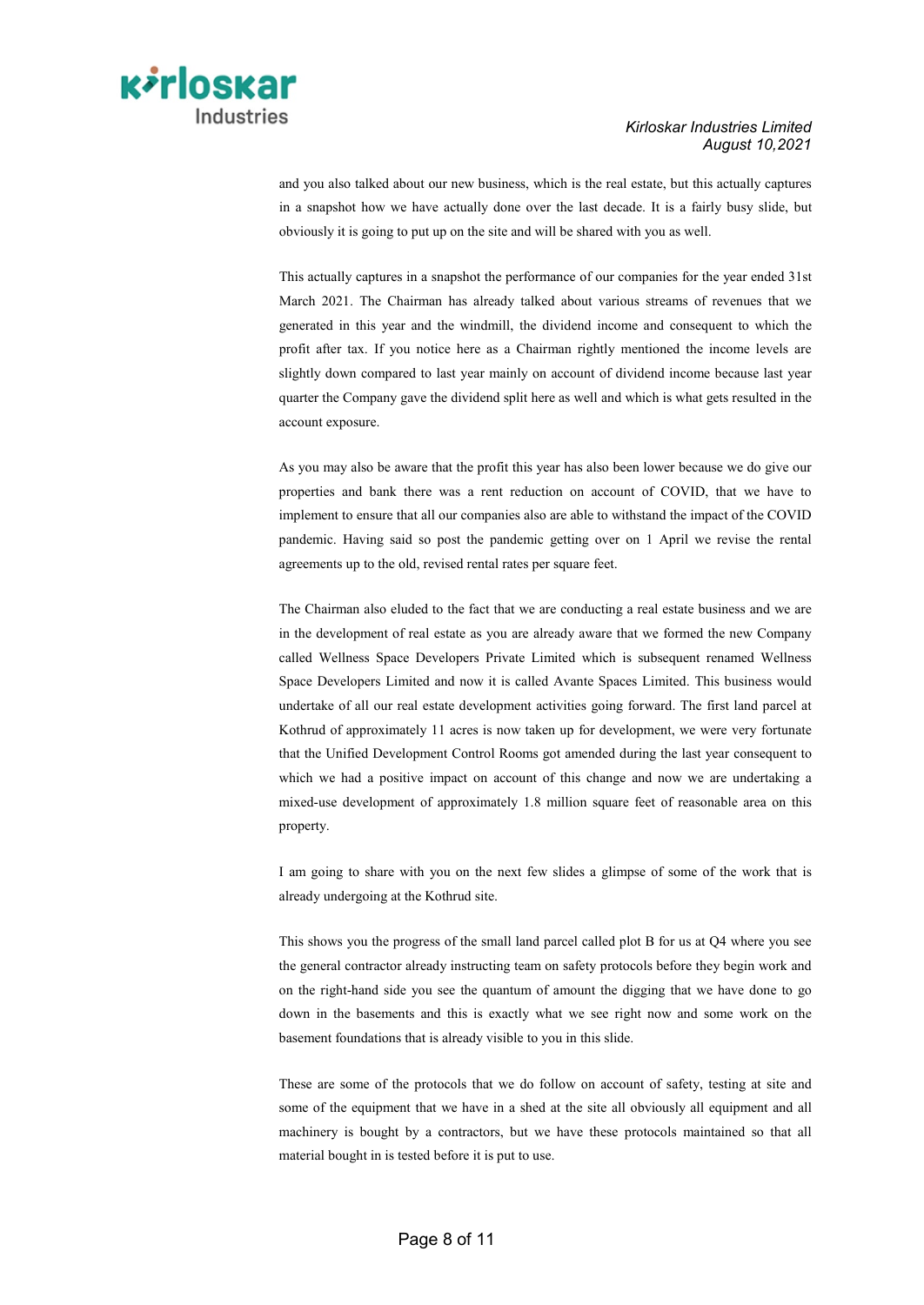

These are few more snapshots of the site as the construction work keep space and keeps progressing on a day-to-day basis. Again, few more snapshots of the work in progress at the same plot B.

To ensure safety of even the workers who actually are involved in construction we actually utilize a part of a shed at Kothrud site to setup a COVID isolation center, we do monitor all workers on a daily basis, they are staying inside and we monitor their health on a daily basis at the site and we do prevent a check and should anyone have any issues is also kept at the isolation center on a separate shed at the site.

This is a status of our employee dashboard yes we also had some of our employees being hit by COVID fortunately there have been no casualties so far and this slide actually captures what the status of people impacted, people cured and out of it.

Knowing the fact that COVID is here to stay and it is likely to change the way we work we are pretty aware that work from home became a practice, we have been following the same, but those who also get into office as the relaxation do come in from various governments. So, we do have very detailed elaborate protocols in place for people who are coming into the office and do follow safety and hygiene standards, we do have clear policies for hospitalization and health insurance, we are undertaking and are vaccinated quite lot of employees 42% are fully vaccinated and 92% have already taken one dose and we hope to complete the entire balance by October 2021.

In addition, using digitization we also have programmed which are all on the mobile phones or on laptops of all our employees and we have created fairly elaborate health programs midprograms for anybody which takes care of all aspects of health, be it mental, physical, and emotional.

We do recognize the fact that we get served by our employees and employees are what we do and we do keep them in mind even though they are working from home, we have tried to initiate various programs again virtually through use of technology and various technological solutions and software programs which actually recognizes how employees do all aspect of work and the values that I talked about in my previous slide. That is all from my side. Thank you very much. Over to you Jonas.

**Moderator:** I now invite Kirti Shah to unmute his audio and video and ask the question or give comments in the interest of time may I request you to restrict your questions to three minutes please. Excuse sir we are just trying to get in touch with the speaker shareholder. Sir just allow us a minute please. We now have Mr. Kirti Shah sir you may please go ahead with your question.

Kirti Shah: Chairman sir a very good working you have given in December quarter profit was about  $\bar{\tau}$  2.73 crore and in March quarter profit is  $\bar{\tau}$  13.55 crore that is a very good thing, so June quarter how is the profit can you please highlight because revenue is also increased  $\bar{\tau}$  10 crore to  $\bar{\tau}$  22 crore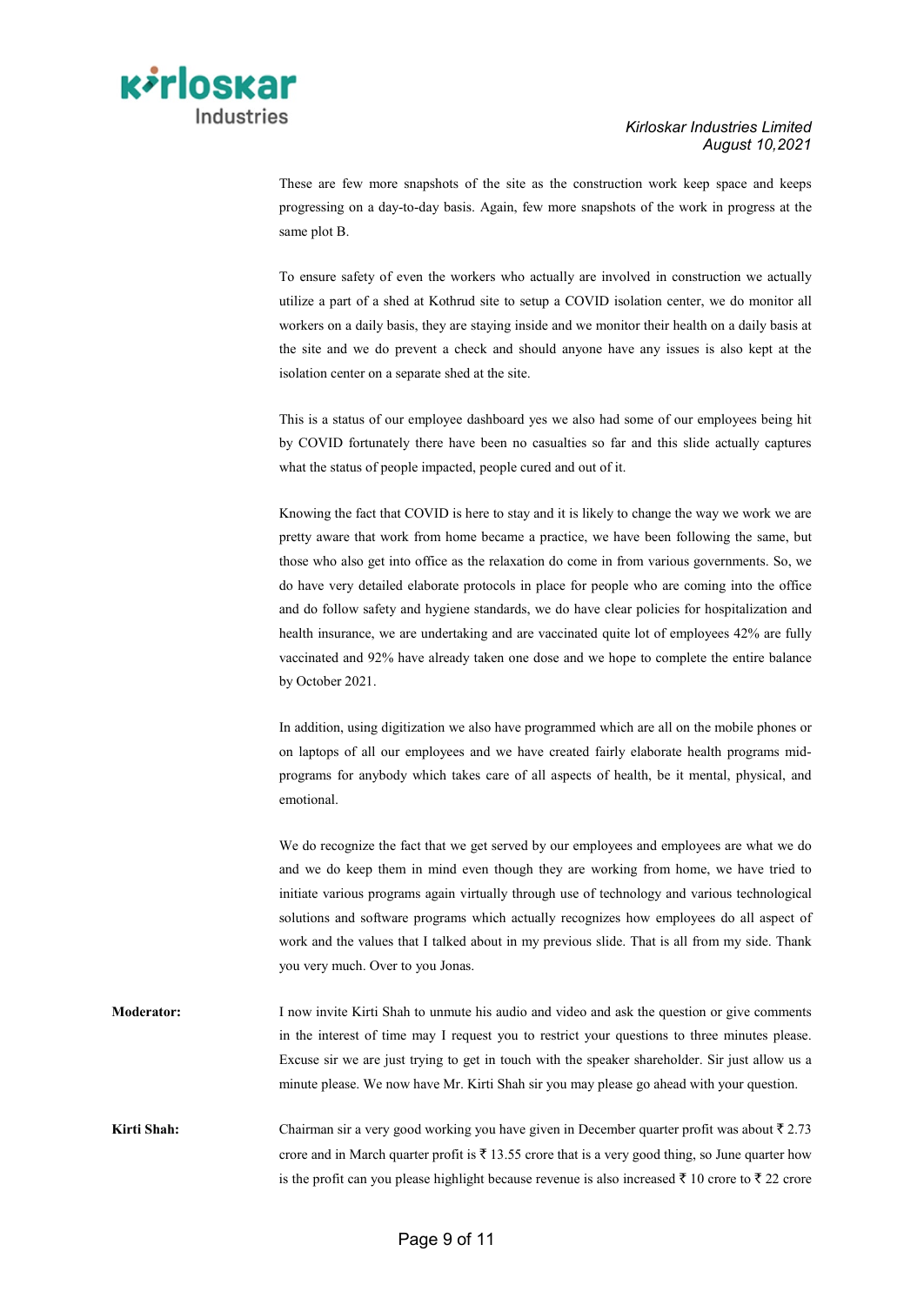

in March quarter it has been done, so how is the current quarter can you please highlight. Chairman sir this is a very old Company Kirloskar is a very big name, a very good goodwill and price to book value only 1.70 that is very less price to book value around 1, it is very less what is the reason behind that, the properties of land which is there do the valuation then only you will come to know that what is in your side, Chairman sir your PE is 10 against is 38 why it is so low for our shares that is a very less value, Company valuation it is showing very less and chairman sir you have to give more importance in splitting the shares and for that also you have to think about that that Company should run properly and it should come forward and remaining I have mailed to you, you just give me the reply wish you all the best. Thank you very much.

**Moderator:** Thank you. Now all speakers have finished speaking I request the chairman to please answer the question please.

**Atul Kirloskar:** So, I will answer the questions that Mr. Shah asked his first question was what was the result in the June quarter. So, the current year the June quarter standalone revenues is revenue of  $\bar{\tau}$ 8.3 crores and PAT of  $\bar{\tau}$  2. 9 crores as against the previous year when revenue was  $\bar{\tau}$  8.3 crores and the PAT was  $\bar{\tau}$  1.3 crores. The consolidated June quarter revenue is  $\bar{\tau}$  832 crores and PAT is  $\bar{\tau}$  141 crores compared to last year  $\bar{\tau}$  222 crores of revenue and a PAT of  $\bar{\tau}$  16 crores. Then he mentioned that the price to book value was low and the PE was less. So, basically since we are a CIC holding shares of Kirloskar Group Company because holding companies normally go at a discount to the book value besides share price is always driven by market forces and where we do not have any play. As far as splitting of shares is concerned I think with the board in his digital meeting takes a decision at the right time and yes you have sent us a number of questions which will be replied to and thank you very much for your interest in the Company. If you have no other questions.

**Moderator:** Sir that was the last question I would now like to hand the proceedings back to you chairman sir.

Atul Kirloskar: So, I would like to provide the details about the eVoting the remote eVoting period commenced on Saturday 7 August 2021, at 9 AM and ended on Monday 9 August 2021, at 5 PM. The facility for eVoting is available to those members who are present at the AGM and have not cast their vote by remote eVoting. Ms. Manasi Paradkar Practicing Company Secretary appointed as the scrutinizer to scrutinize the eVoting process in a fair and transparent manner and to provide the report thereto. The scrutinizer report will be submitted to the stock exchange within 48 hours from the conclusion of the annual general meeting and will also be uploaded at the website of the Company and NSDL. I am grateful to all the shareholders for taking the initiative to join the meeting through the video conferencing facility. I wish you all and your family members good health and safe future. The proceedings of the AGM will conclude at the end of the eVoting period and with your permission members of the board will log off now from the AGM. Thank you very much again.